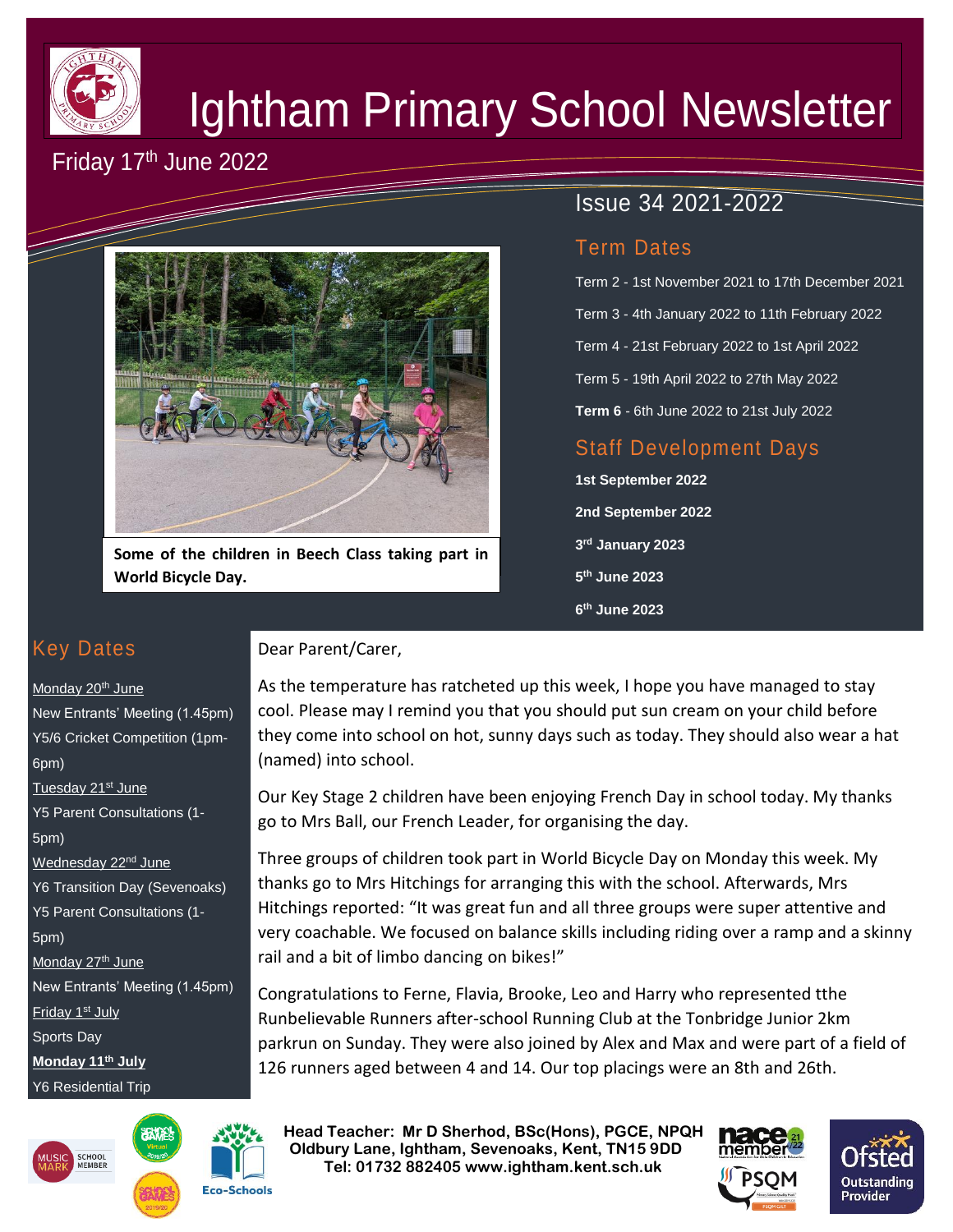#### **Attendance**

Attendance for this week is as follows:

Acorn – 98.9%

Pine – 95.8%

Chestnut – 95.8%

Willow – 97.1%

Elm – 95.0%

Beech – 93.3%

Oak – 96.5%

#### **Lateness**

The number of "lates" recorded this week were as follows:

 $Acorn - 2$ 

Pine  $-0$ 

Chestnut  $-0$ 

Willow  $-0$ 

 $E$ lm  $-1$ 

Beech - 0

Oak - 0







#### Ightham Primary School Newsletter

Everyone was a credit to the school and showed real determination and should be really proud of their performances. Thank you to Mrs Hitchings for organising our participation.



#### **Virtual Book Fair – Reminder**

You and your children will be pleased to know there is a huge range of brand-new books from which to choose, including board books, picture books, chapter books and hundreds of non-fiction titles, all at just £2.50 each!

To order, see below:

#### **Simply visit [www.booksforbugs.co.uk/shop](https://nam12.safelinks.protection.outlook.com/?url=http%3A%2F%2Fwww.booksforbugs.co.uk%2Fshop&data=05%7C01%7C%7C968cd165a3c74301b66908da39982dfe%7C84df9e7fe9f640afb435aaaaaaaaaaaa%7C1%7C0%7C637885623012320045%7CUnknown%7CTWFpbGZsb3d8eyJWIjoiMC4wLjAwMDAiLCJQIjoiV2luMzIiLCJBTiI6Ik1haWwiLCJXVCI6Mn0%3D%7C3000%7C%7C%7C&sdata=%2BXEr9fnKg0rxFhEglD0TxMdER6sekc7PyTMiKm1ftH0%3D&reserved=0) and choose your books**

Once you get to the checkout stage, please compete the billing details as normal but remember at the delivery details stage to add your child's name and class where prompted. The link shows you how easy it is to order

#### [https://booksforbugs.co.uk/virtual-book-fair-info-for-parents/](https://nam12.safelinks.protection.outlook.com/?url=https%3A%2F%2Fbooksforbugs.co.uk%2Fvirtual-book-fair-info-for-parents%2F&data=05%7C01%7C%7C968cd165a3c74301b66908da39982dfe%7C84df9e7fe9f640afb435aaaaaaaaaaaa%7C1%7C0%7C637885623012320045%7CUnknown%7CTWFpbGZsb3d8eyJWIjoiMC4wLjAwMDAiLCJQIjoiV2luMzIiLCJBTiI6Ik1haWwiLCJXVCI6Mn0%3D%7C3000%7C%7C%7C&sdata=a95cfZlwS%2FdbxjbI2JlpPglZ0Z5gmDX%2FVZ2bw5i24GM%3D&reserved=0)

For the delivery address please put Ightham Primary School and the school's postcode TN15 9DD, this will remove all postage fees. **You can order up until midnight on Tuesday 21st June**. All orders will then be dispatched, and we will let you know when you can collect from school. **Buying through the Virtual Book Fair will help Ightham Primary School as we will receive a free book for every 5 collectively sold that has a value of £2.50, so every book counts!**

#### **Lateness/Absence**

From Monday, we shall be reintroducing our 'Late Register'. Your child is expected to be in class by 8.50am. You will be requested to sign the 'Late Register' if your child arrives at school after 8.50am.

Please may I remind you that we do ask parents to write to the Head Teacher in order to request planned absence from school. This may be sent as an email via the School Office.

We do request that you phone the School Office and leave a message if your child will not be attending school due to sickness. Please do not send an email in this instance.

 **Head Teacher: Mr D Sherhod, BSc(Hons), PGCE, NPQH Oldbury Lane, Ightham, Sevenoaks, Kent, TN15 9DD** EXERIGING THE **TELE: 01732 882405 www.ightham.kent.sch.uk**